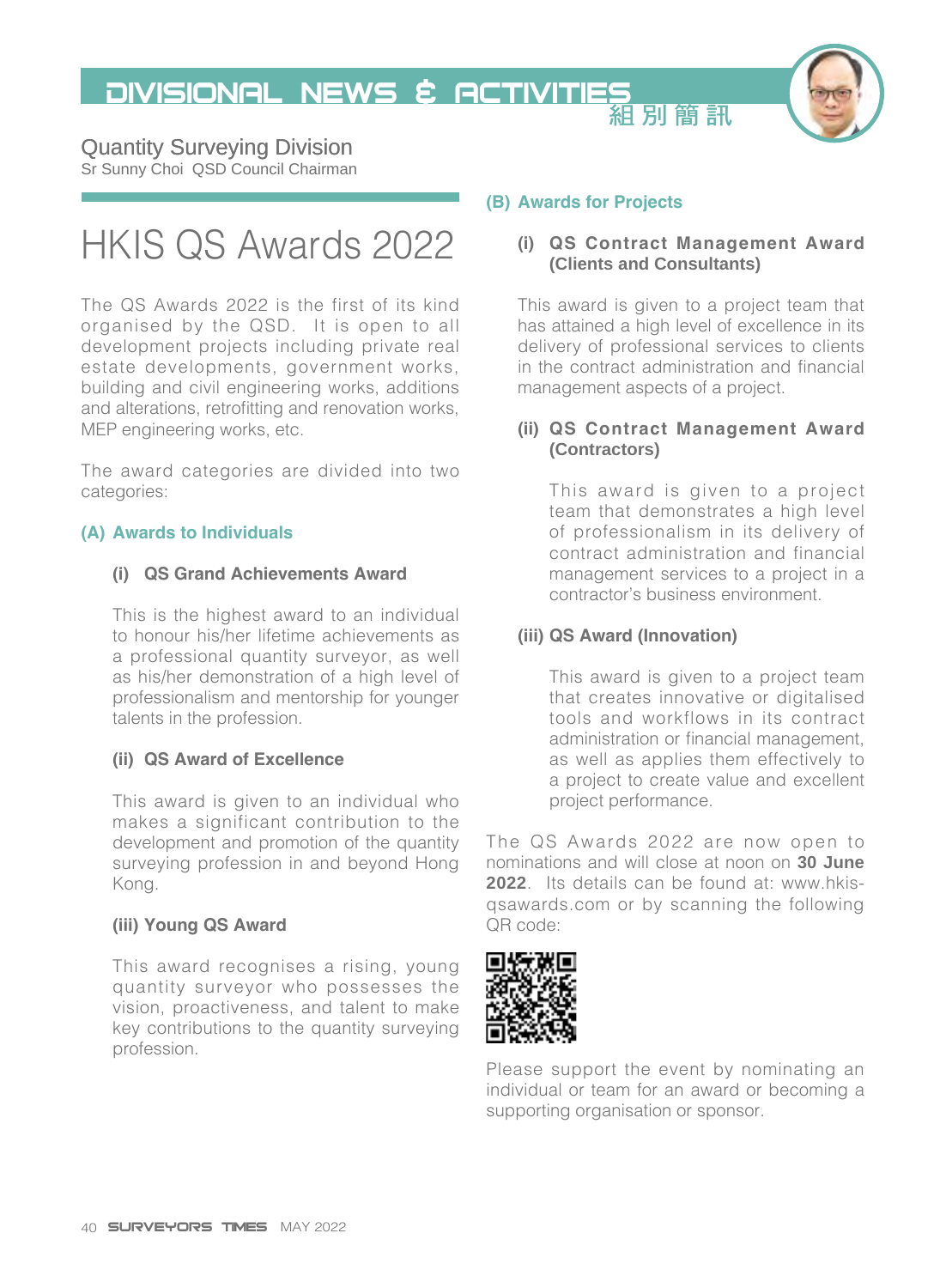

師學會

2022

THE HONG KONG INSTITUTE OF

港

杏

測量



**QS Grand Achievements** QS Awards for Excellence **Young QS Awards** 

**QS Contract Management Awards (Clients and Consultants) QS Contract Management Awards (Contractors) QS Awards (Innovation)** 

#### be one of the First of the First of these awards







**Special Acknowledgement** 



谁 创 38 筛





**Supporting Organisations** 







For Enquiry, please contact Event Secretariat Email: info@hkis-gsawards.com Tel: +852 21594178

香港建造商會

**HKCA** 

### **Sponsorship Support** Email: gsawards@blink.com.hk